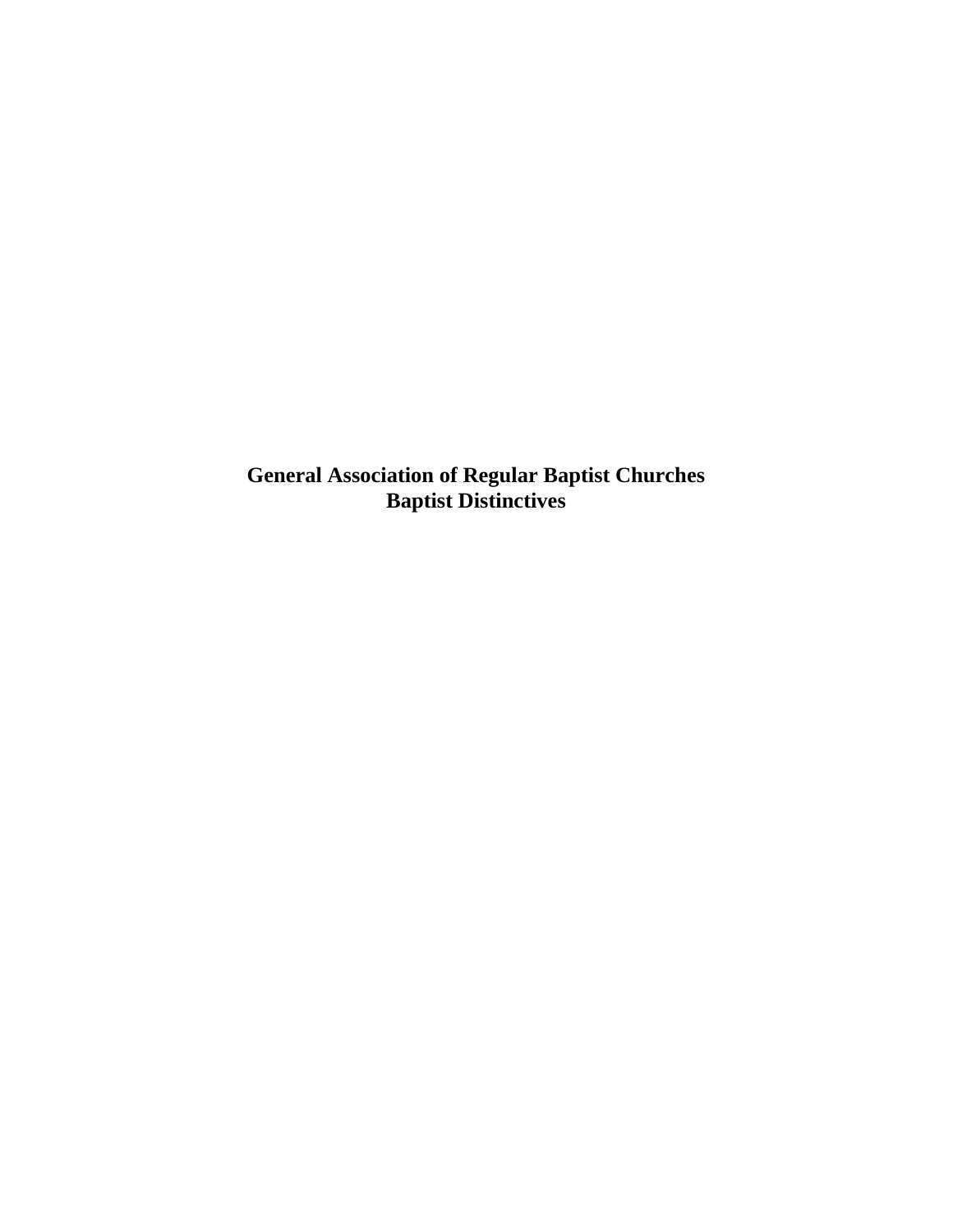# **GARBC Baptist Distinctives**

#### **"Out of all the available options, which church should I attend?"**

People often choose a church based on the appearance of the building, the friendliness of the people, or the programs that are offered.

As important as these qualities are, other qualities surpass them all . . .

First and foremost, the church you choose should hold to the fundamentals of the Christian faith: the inspiration and authority of the Bible and Jesus' virgin birth, eternal deity, substitutionary death, bodily resurrection, and literal return. Bible-teaching churches of all varieties hold these primary beliefs as essential truths.

But beyond these fundamentals, there are specific teachings that set one church apart from the others.

Baptists are distinguished from other Christian groups by specific Biblical distinctives. The name "Baptist" identifies people who hold those distinctives.

These Baptist distinctives relate to questions of vital interest today. For example, Does absolute truth exist, or are all belief systems relative? Who controls the program, property, finances, staffing, and doctrinal position of a local church? How does being a representative of God on earth affect the believer's marriage, work, or relationship to government and society? Does God dispense His grace through religious rituals? Should a free society "legislate righteousness"? Is it right to "judge" anything about another person? Is there a Biblical model for church leadership? What is the proper relationship between church and state?

## **Why Is It Important to Know the Baptist Distinctives?**

They are Biblical! They are part of God's truth as revealed in His Word.

The knowledge of these facts provides practical benefits relevant to today.

1. Such knowledge enables one to select a church that is faithful to these Biblical truths.

2. It demonstrates the meaning, worth, and significance of the name "Baptist." General titles that lack identification, such as "Christian" or "Christ" and churches labeled "community" or "nondenominational," leave much room for ambiguities and misunderstandings. The name "Baptist" is understood through its distinctives. Baptists should be confident that when

their name is heard, no ambiguities are left in defining what they stand for. Certain Biblical distinctives have distinguished their doctrinal position.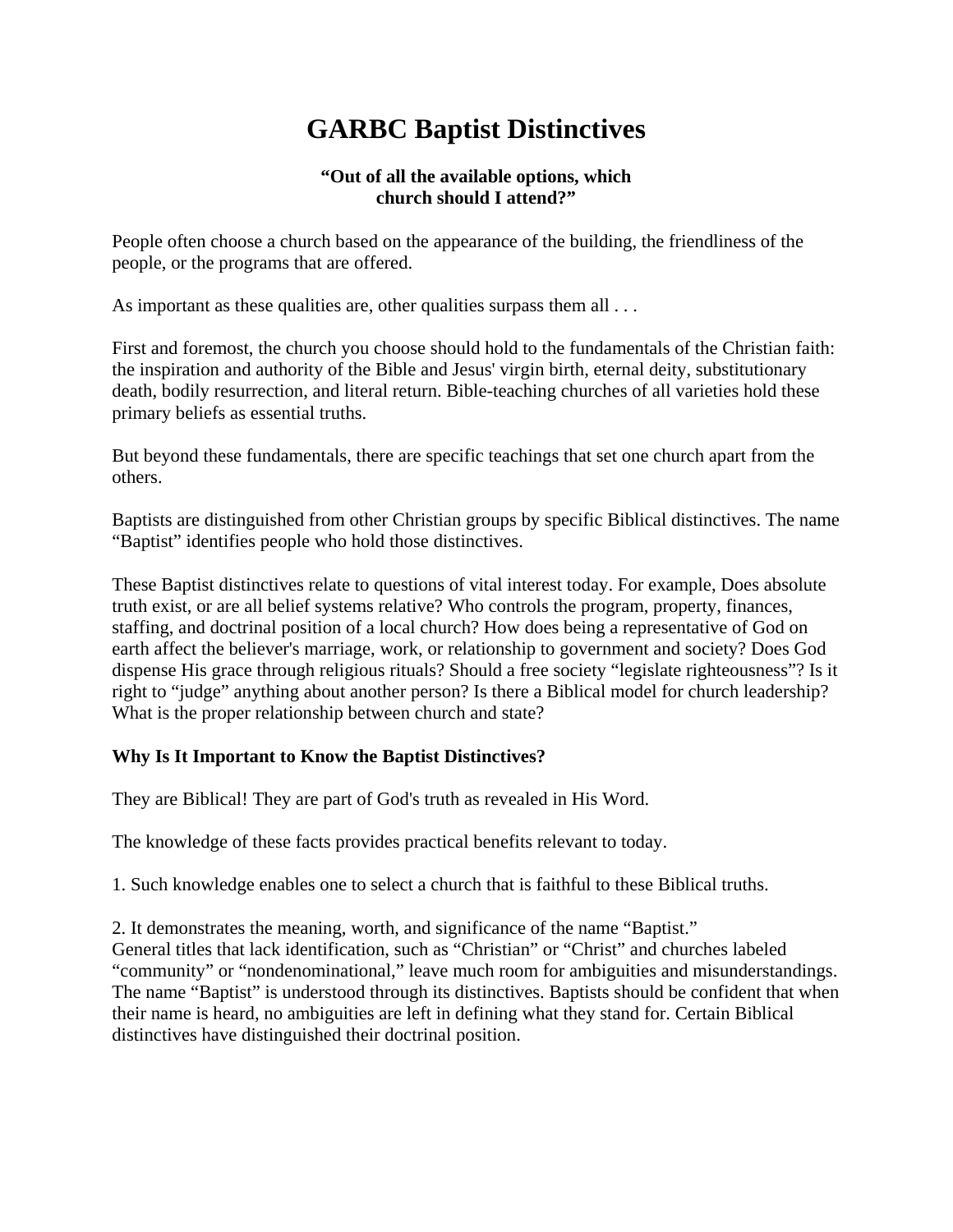3. It helps members maintain the Baptist position of their church, preventing digression into unscriptural positions.

Each member of a Baptist church needs to know what a Biblical Baptist individual and a Biblical Baptist church does and then do these things faithfully.

# **How Did These Distinctives Originate?**

Baptists arrived at these distinctives through careful study of the Bible. That is why these teachings are more precisely called the Biblical distinctives of Baptists rather than Baptist distinctives.

These teachings emerged as Baptist distinctives because individual Baptist churches have consistently and independently held to them, not because some group of Baptist leaders composed the list and then imposed the distinctives on local churches.

Church groups other than Baptists have held some of the Baptist distinctives, and one may even find churches that hold all of the distinctives but do not call themselves Baptist. Such groups are "baptistic," but for some reason they choose not to be identified as Baptists. On the other hand, some churches naming themselves "Baptist" are not truly Baptist because they no longer hold the historic Baptist beliefs or even the fundamentals of the Christian faith.

Baptists are people of the Book above all else. And Baptists enjoy a priceless heritage of generations who have exalted God's Son our Savior and have proclaimed God's inspired Word.

# **What Are the Eight Baptist Distinctives?**

These teachings may be remembered by associating them with the letters that form the word "BAPTISTS."

## **Biblical Authority**

The Bible is the final authority in all matters of belief and practice because the Bible is inspired by God and bears the absolute authority of God Himself. Whatever the Bible affirms, Baptists accept as true. No human opinion or decree of any church group can override the Bible. Even creeds and confessions of faith, which attempt to articulate the theology of Scripture, do not carry Scripture's inherent authority.

2 Timothy 3:15-17; 1 Thessalonians 2:13; 2 Peter 1:20, 21

## **Autonomy of the Local Church**

The local church is an independent body accountable to the Lord Jesus Christ, the head of the church. All human authority for governing the local church resides within the local church itself. Thus the church is autonomous, or self-governing. No religious hierarchy outside the local church may dictate a church's beliefs or practices. Autonomy does not mean isolation. A Baptist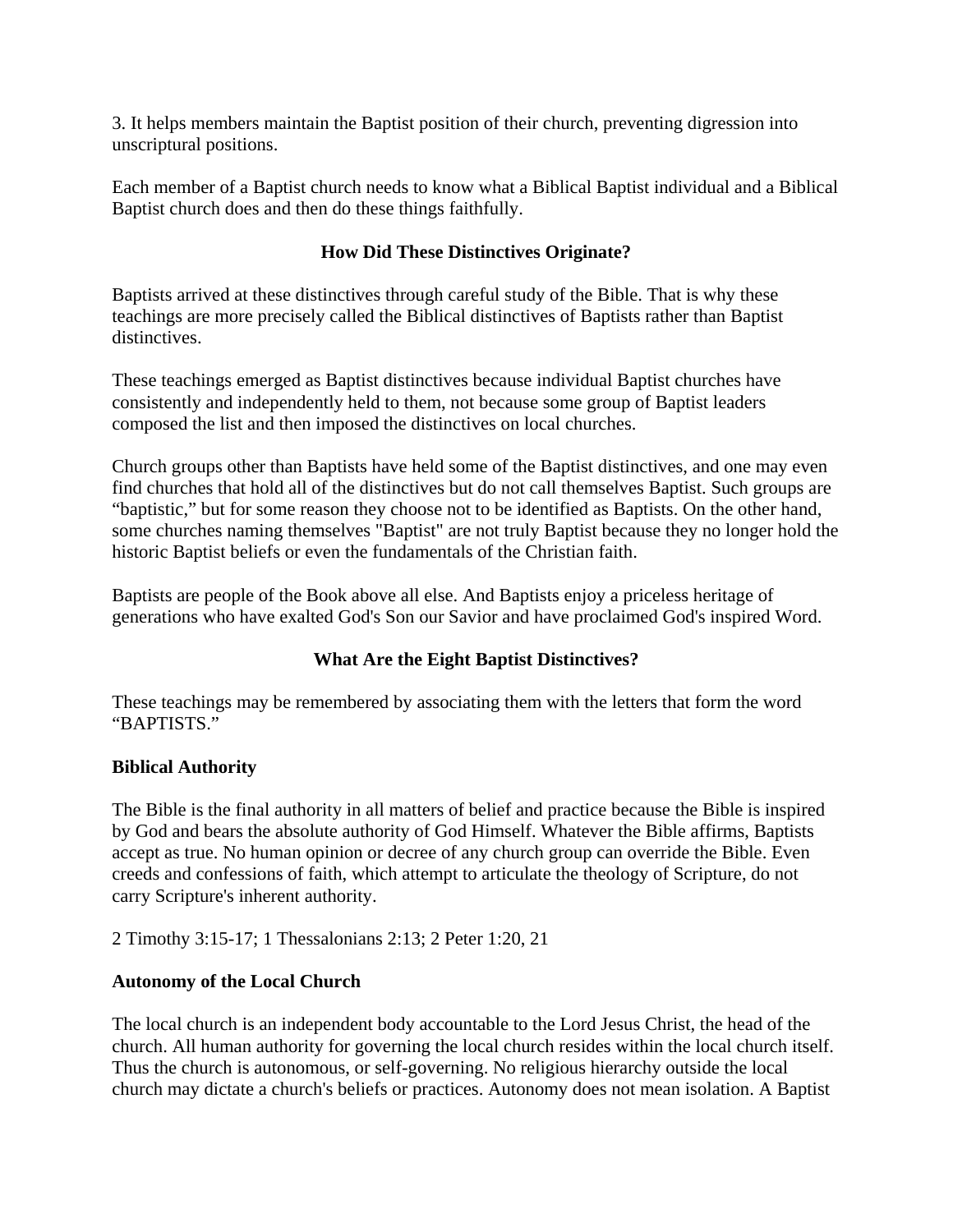church may fellowship with other churches around mutual interests and in an associational tie, but a Baptist church cannot be a "member" of any other body. Colossians 1:18; 2 Corinthians 8:1-5, 19, 23

#### **Priesthood of the Believer**

"Priest" is defined as "one authorized to perform the sacred rites of a religion, especially as a mediatory agent between humans and God." Every believer today is a priest of God and may enter into His presence in prayer directly through our Great High Priest, Jesus Christ. No other mediator is needed between God and people. As priests, we can study God's Word, pray for others, and offer spiritual worship to God. We all have equal access to God—whether we are a preacher or not.

1 Peter 2:5, 9; Revelation 5:9, 10

#### **Two Ordinances**

The local church should practice two ordinances: (1) baptism of believers by immersion in water, identifying the individual with Christ in His death, burial, and resurrection, and (2) the Lord's Supper, or communion, commemorating His death for our sins.

Matthew 28:19, 20; 1 Corinthians 11:23-32

#### **Individual Soul Liberty**

Every individual, whether a believer or an unbeliever, has the liberty to choose what he believes is right in the religious realm. No one should be forced to assent to any belief against his will. Baptists have always opposed religious persecution. However, this liberty does not exempt one from responsibility to the Word of God or from accountability to God Himself.

Romans 14:5, 12; 2 Corinthians 4:2; Titus 1:9

## **Saved, Baptized Church Membership**

Local church membership is restricted to individuals who give a believable testimony of personal faith in Christ and have publicly identified themselves with Him in believer's baptism. When the members of a local church are believers, a oneness in Christ exists, and the members can endeavor to keep the unity of the Spirit in the bond of peace.

Acts 2:41-47; 1 Corinthians 12:12; 2 Corinthians 6:14; Ephesians 4:3

## **Two Offices**

The Bible mandates only two offices in the church--pastor and deacon. The three terms— "pastor," "elder," and "bishop," or "overseer"—all refer to the same office. The two offices of pastor and deacon exist within the local church, not as a hierarchy outside or over the local